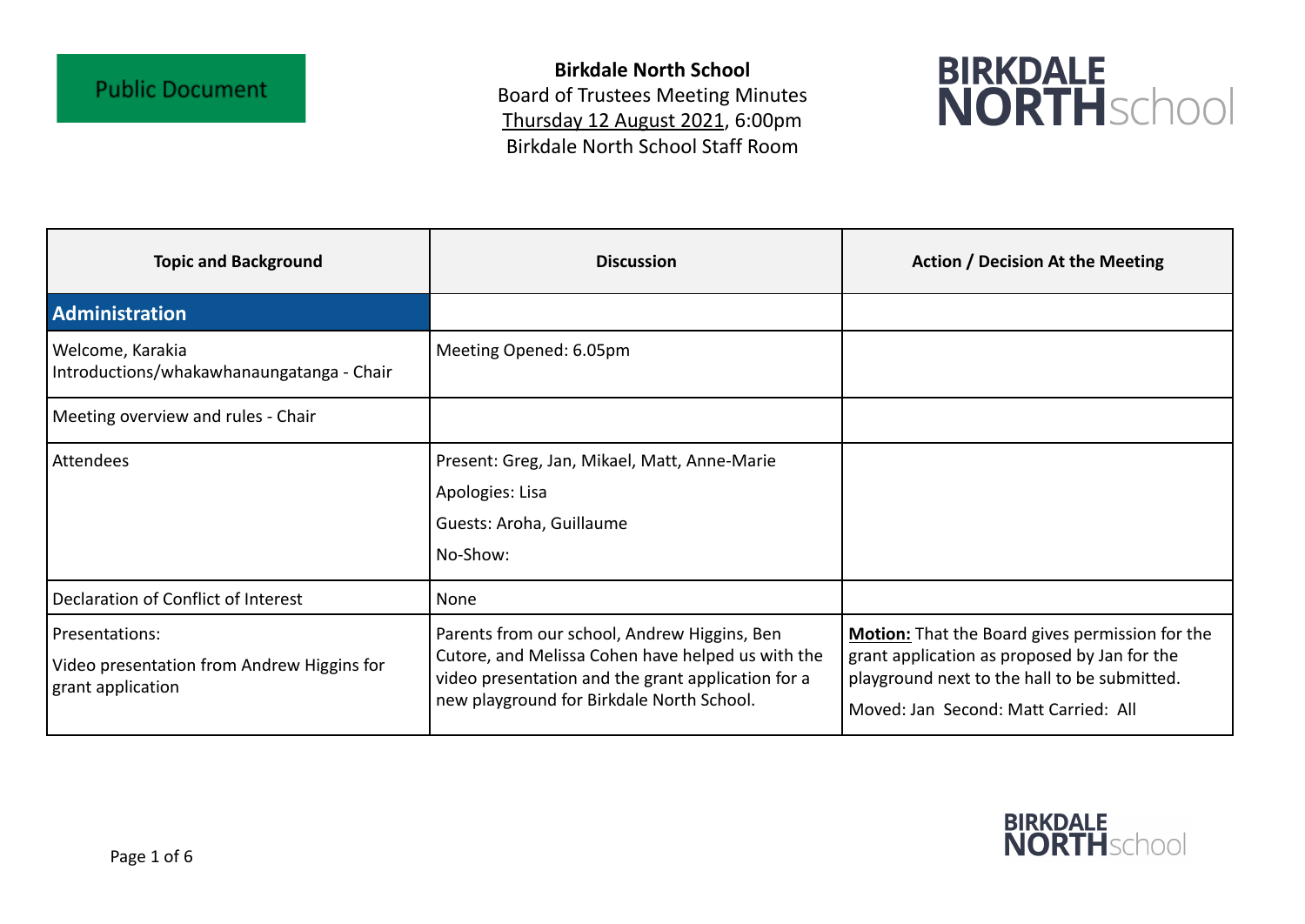|                                                                                                                        |                                                                                                                                                                                                                                                                                                                                               | Action: Jan will thank the parents who have<br>worked on the application and the video<br>presentation.                                   |
|------------------------------------------------------------------------------------------------------------------------|-----------------------------------------------------------------------------------------------------------------------------------------------------------------------------------------------------------------------------------------------------------------------------------------------------------------------------------------------|-------------------------------------------------------------------------------------------------------------------------------------------|
| <b>Approval of Previous Minutes</b>                                                                                    | Minutes to be approved:                                                                                                                                                                                                                                                                                                                       | Motion: That the minutes from the meeting held<br>on 1 July 2021 be passed as true and correct.<br>Moved: Greg Second: Carried: All       |
|                                                                                                                        |                                                                                                                                                                                                                                                                                                                                               |                                                                                                                                           |
| <b>Financial Report - 10 minutes</b><br>Monthly review of the financial report, financial<br>statements and creditors. |                                                                                                                                                                                                                                                                                                                                               | Motion: That all lawful creditors be paid and that<br>the financial report for June 2021 be approved.<br>Moved: Greg Second: Carried: All |
|                                                                                                                        |                                                                                                                                                                                                                                                                                                                                               |                                                                                                                                           |
| Principal                                                                                                              |                                                                                                                                                                                                                                                                                                                                               |                                                                                                                                           |
| Principal's Report - 10 minutes<br>Monthly Principal's Report                                                          | Draft Strategic Plan for 2022 -2024 - This is a work in<br>progress. Opportunities to speak with our school<br>community and Jan's mentor from Springboard Trust<br>have been very helpful in this process. Feedback has<br>been encouraging and many thoughtful<br>conversations were held. The essence of the plan is<br>on the first page. | Motion: That the Principal's report be adopted.<br>Moved: Matt Second: Mikael Carried: All                                                |
| <b>Strategic Decisions/Policy</b>                                                                                      |                                                                                                                                                                                                                                                                                                                                               |                                                                                                                                           |
| Item<br>Policy reviews:                                                                                                |                                                                                                                                                                                                                                                                                                                                               |                                                                                                                                           |

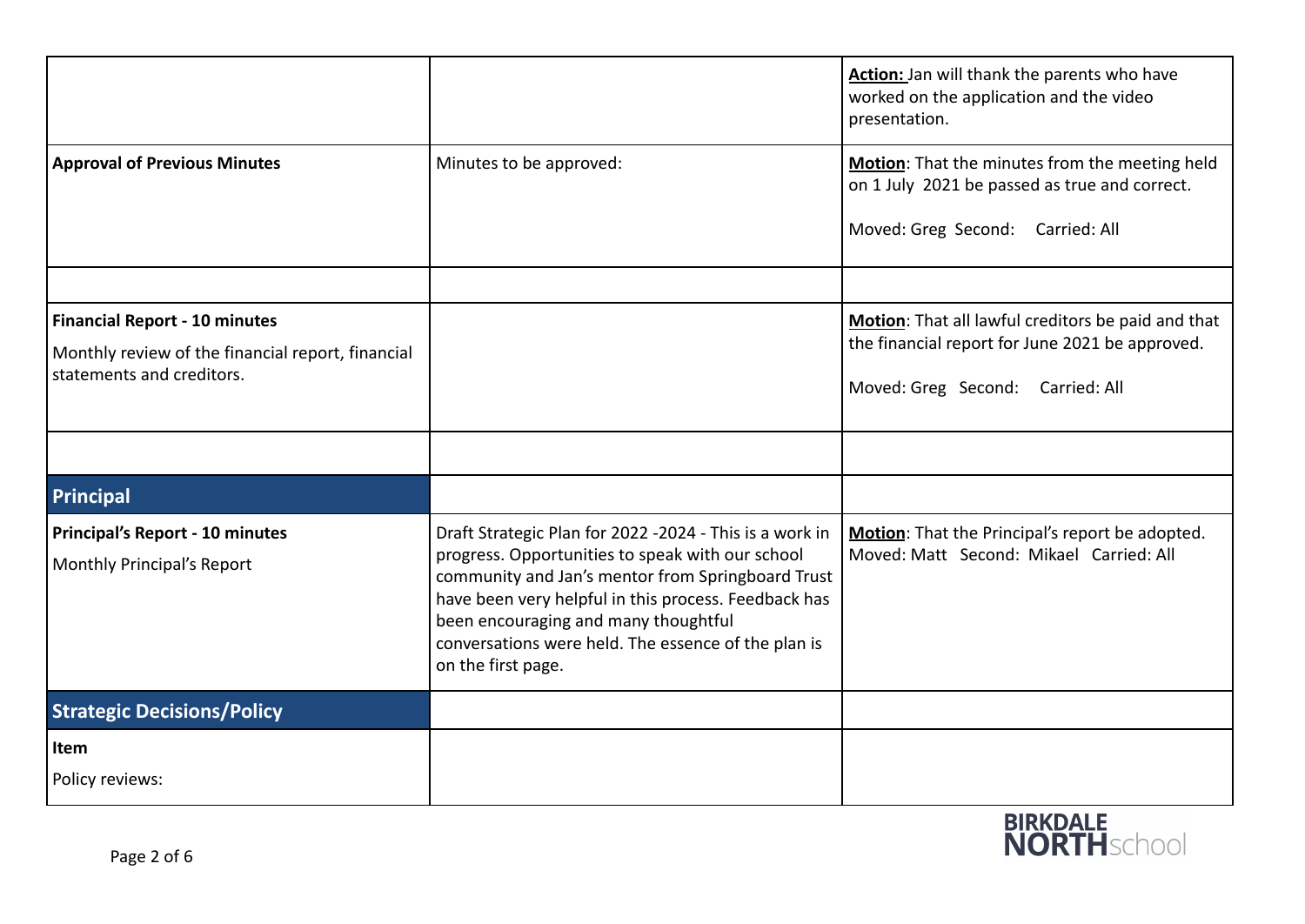| Behaviour management;<br>Concerns and complaints |                                                                                                                                                                                                                                                                                                  | Action: Board members will read the Policy<br>reviews for the next meeting.                                                                                                                                                                     |
|--------------------------------------------------|--------------------------------------------------------------------------------------------------------------------------------------------------------------------------------------------------------------------------------------------------------------------------------------------------|-------------------------------------------------------------------------------------------------------------------------------------------------------------------------------------------------------------------------------------------------|
| Item<br>Property committee terms of reference    | Mikael would like to be on the property committee.<br>He may join in by Zoom for some meetings.                                                                                                                                                                                                  | Motion: That the Board approves the property<br>committee terms of reference.<br>Moved: Greg Second:<br>Carried: All                                                                                                                            |
| Item<br>Schedule of delegations                  |                                                                                                                                                                                                                                                                                                  | Motion: That the Board approves the schedule of<br>delegations to the principal.<br>Moved: Greg Second:<br>Carried: All                                                                                                                         |
| <b>Strategic Discussion</b>                      | Exploration of special issue or project (e.g. budget, principal performance agreement/ appraisal, delegations)                                                                                                                                                                                   |                                                                                                                                                                                                                                                 |
| Item<br>Mid-year data report                     | Presentation of Mid year data                                                                                                                                                                                                                                                                    | Motion: That the Board adopts the mid year data<br>report 2021.<br>Moved: Greg Second:<br>Carried: All                                                                                                                                          |
| <b>Health and Safety</b>                         |                                                                                                                                                                                                                                                                                                  |                                                                                                                                                                                                                                                 |
| Any issues to raise?                             | Slippery surface behind Apa's shed<br>Noise protection for the student who is ringing the<br>bell.<br>The 2 minute park at the front of the school doesn't<br>have lines at the back and people are parking too far<br>back, which is preventing cars from safely exiting the<br>school carpark. | Action: Matt will draft a letter to AT about the<br>situation with parking outside the school<br>entrance.                                                                                                                                      |
| <b>General</b>                                   |                                                                                                                                                                                                                                                                                                  |                                                                                                                                                                                                                                                 |
| Item<br>Property committee update                | Property maintenance - there are areas that need to<br>be addressed                                                                                                                                                                                                                              | Motion: The board agrees to spend up to 50% of<br>the 2020 retained earnings (50% equates to<br>\$31,000). These funds are specifically for<br>required/recommended property maintenance that<br>is highlighted in the 2021 property assessment |

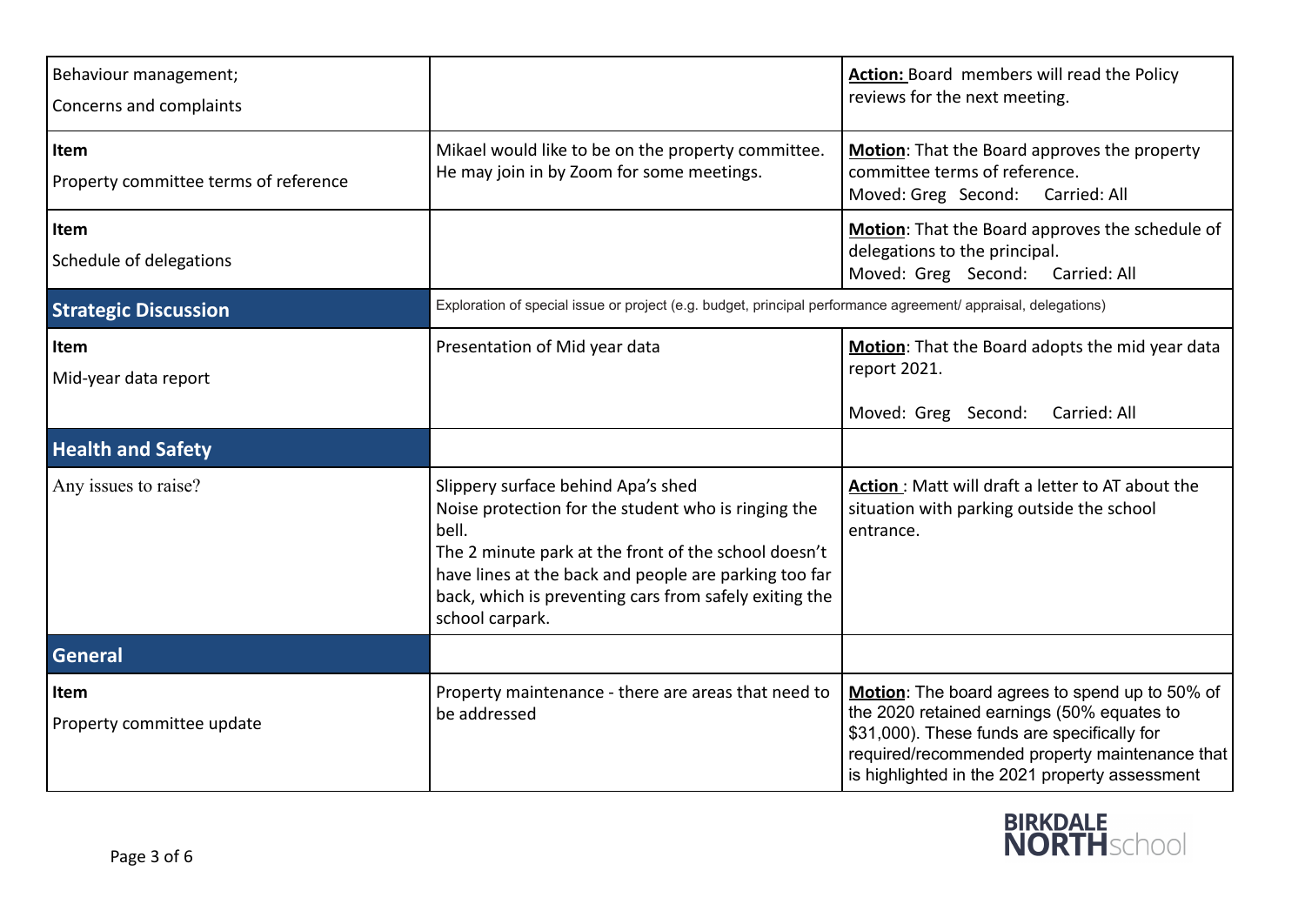|                                                    |                                                                                                                                                                                                                 | reports. Items to be maintained need to be<br>approved by the property committee.<br>Moved: Greg Second: Carried: All                                                                                                                                                                                          |
|----------------------------------------------------|-----------------------------------------------------------------------------------------------------------------------------------------------------------------------------------------------------------------|----------------------------------------------------------------------------------------------------------------------------------------------------------------------------------------------------------------------------------------------------------------------------------------------------------------|
| Item<br>Board self review                          |                                                                                                                                                                                                                 | Action: This will be done online                                                                                                                                                                                                                                                                               |
| Item<br>2022 start date and enrolment/ballot dates | School start dates                                                                                                                                                                                              | Action: Online resolution to set the start date for<br>2022 and the enrolment/ballot dates. Jan will<br>organise this within a week before an online<br>resolution is carried out.                                                                                                                             |
| Item<br>By-election promotion by the board         | The Board can provide reminders to the community<br>about the By-election.<br>Use various means to promote this such as notice<br>boards and a notice by the QR Code sign-in.                                   |                                                                                                                                                                                                                                                                                                                |
| Critical correspondence in / out                   | Only address important correspondence relevant to the Board<br>meeting. Secretary to identify items prior to meeting if possible.<br>Correspondence in:<br><b>Items</b><br>E-resolutions<br>Correspondence out: | Motion: The board chooses the 30th of<br>September 2021 as the election date for the<br>requested by-election to fill the 2 parent board<br>vacancies.<br>Moved: Greg<br>Unanimous decision reached 26 July 2021<br>Motion: The board approves Saskia Vosper to be<br>the returning officer for the 2021 board |
|                                                    |                                                                                                                                                                                                                 | by-election.<br>Moved: Greg                                                                                                                                                                                                                                                                                    |

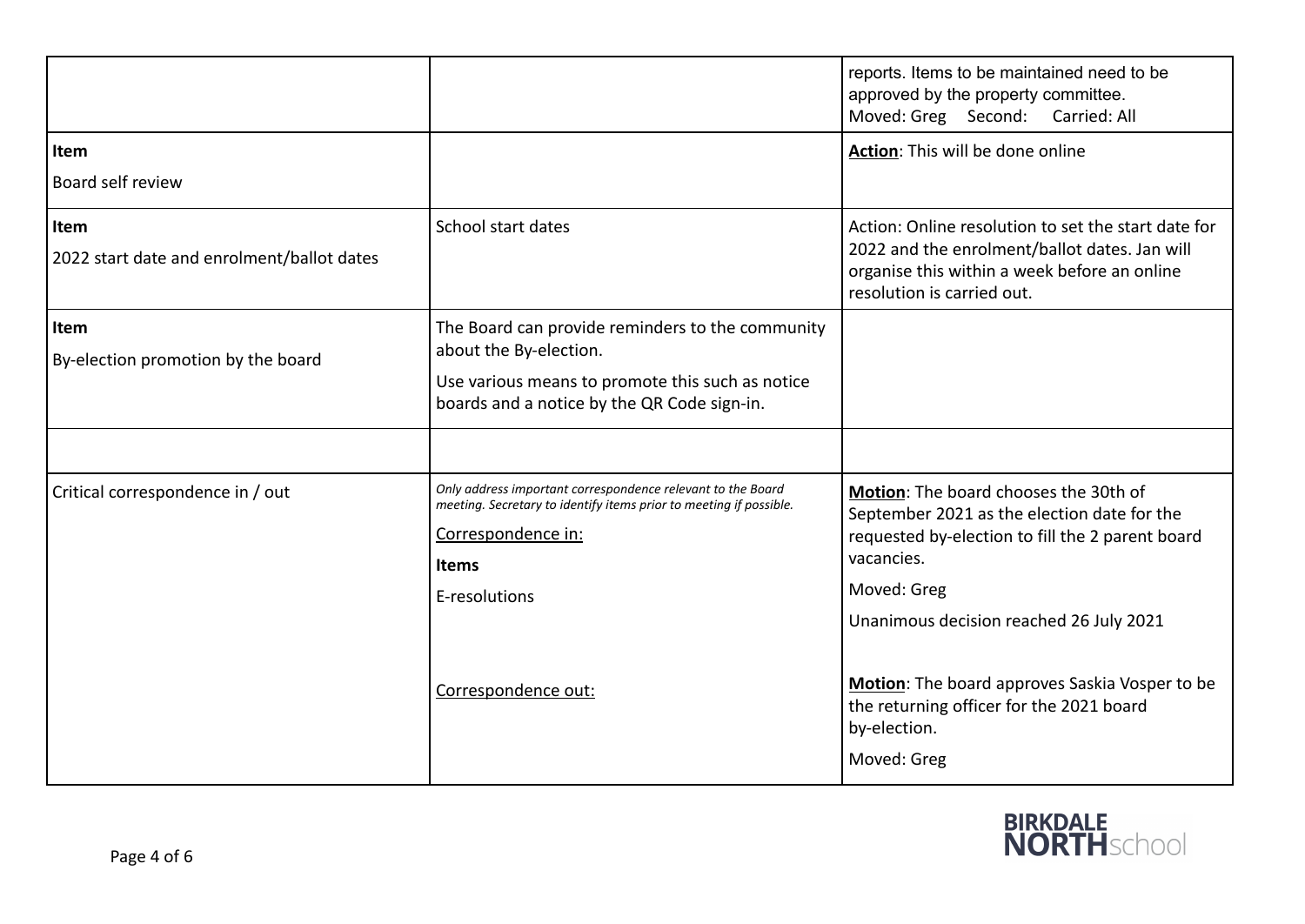|                                                       |                                                                             | Unanimous decision reached 26 July 2021<br>Motion: The board agrees to pay the returning<br>officer for the 2021 parent by-election, the fee of<br>\$771.81, as per the returning officer formula on<br>the MoE election website.<br>Moved: Greg<br>Unanimous decision reached 2 August 2021 |
|-------------------------------------------------------|-----------------------------------------------------------------------------|----------------------------------------------------------------------------------------------------------------------------------------------------------------------------------------------------------------------------------------------------------------------------------------------|
|                                                       |                                                                             | Motion: That the Board approves the<br>Communications Committee terms of reference.<br>Moved: Greg<br>Unanimous decision reached 12 August 2021                                                                                                                                              |
| In-committee (When required)                          |                                                                             |                                                                                                                                                                                                                                                                                              |
|                                                       | Moved In Committee at 7.49pm Moved out of In<br>Committee at 8:41pm         | The Board resolved to move "In Committee"<br>under Section 48 of the Local Government Official<br>Information and Meetings Act 1987 to discuss<br>items that may have a privacy issue.                                                                                                       |
| Item 1<br>Communication committee update to the board |                                                                             |                                                                                                                                                                                                                                                                                              |
| Approval of previous in-committee minutes             | Minutes to be approved:<br>20th May 2021<br>21st June 2021<br>1st July 2021 | Motion: That the minutes from the in-committee<br>meetings held on the 20th May 2021 and 21st<br>June 2021 and 1st July 2021 be passed as true<br>and correct.<br>Moved: Greg Second: Carried: All                                                                                           |